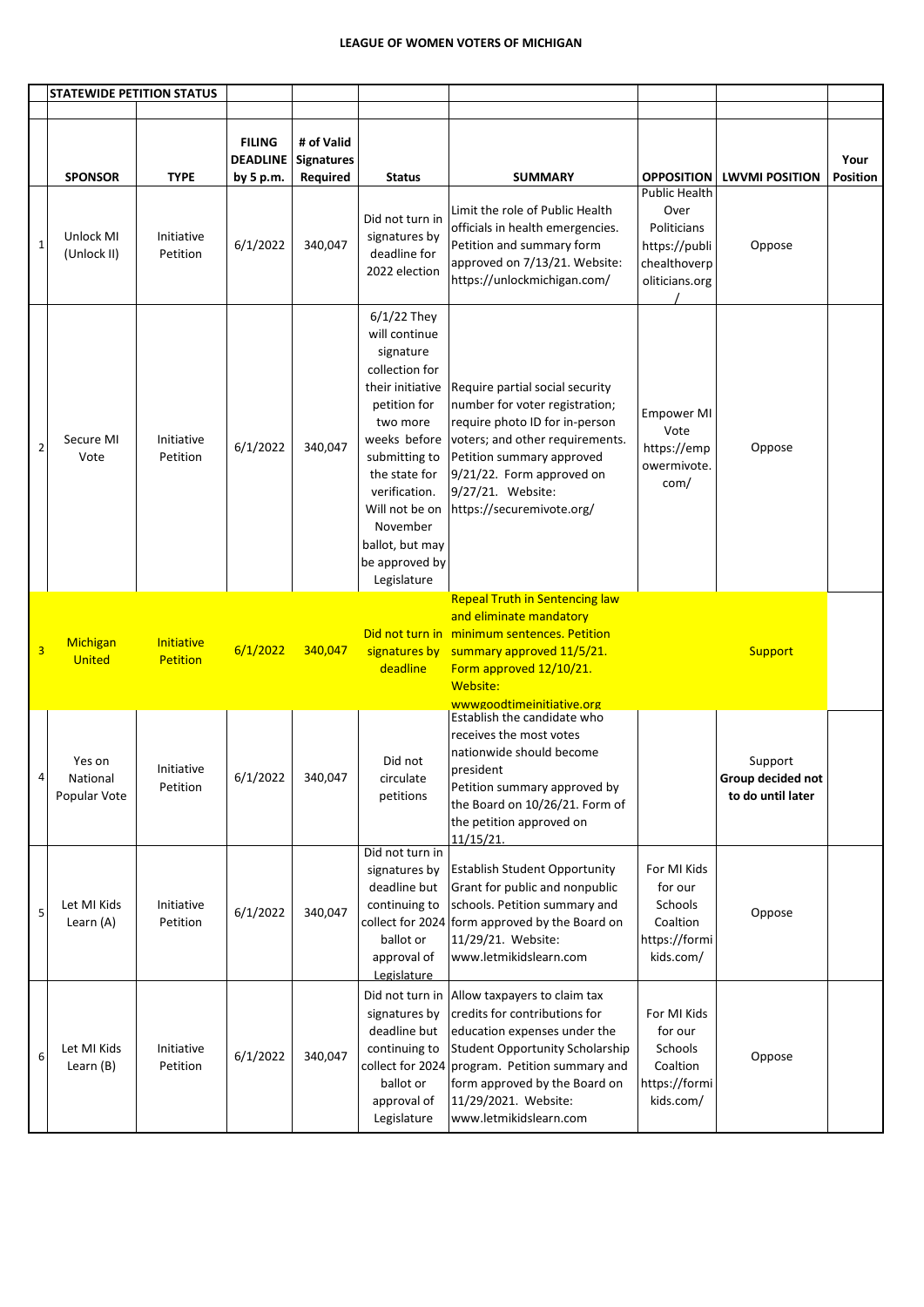| $\overline{7}$ | Audit MI                                             | Initiative<br>Petition               | 6/1/2022          | 340,047 | Never<br>circulated<br>petitions                                                                                            | Create a state Forensic Audit<br>Board to audit the 11/20 and<br>future elections. Petition<br>summary approved on 1/19/22.<br>Form awaiting approval.<br>Website: https://auditmi.org/                                                                                                                                                                                                                                                                                                                                                                                                                                                                                                                                                                                     |                                                                                                 | Oppose                |  |
|----------------|------------------------------------------------------|--------------------------------------|-------------------|---------|-----------------------------------------------------------------------------------------------------------------------------|-----------------------------------------------------------------------------------------------------------------------------------------------------------------------------------------------------------------------------------------------------------------------------------------------------------------------------------------------------------------------------------------------------------------------------------------------------------------------------------------------------------------------------------------------------------------------------------------------------------------------------------------------------------------------------------------------------------------------------------------------------------------------------|-------------------------------------------------------------------------------------------------|-----------------------|--|
| 8              | Raise the<br>Wage                                    | Initiative<br>Petition               | 6/1/2022          | 340,047 | Did not turn in<br>signatures by<br>deadline for<br>2022 election<br>but continuing<br>to collect<br>signatures for<br>2024 | Increase the minimum wage for<br>all employee, currently \$10.10<br>per hour to rise to \$15 per hour<br>by 2027. Summary approved on<br>1/19/22. Form was approved<br>3/23/22. Website:<br>https://raisethewagemi.org/                                                                                                                                                                                                                                                                                                                                                                                                                                                                                                                                                     |                                                                                                 | No position           |  |
| 9              | <b>Michiganders</b><br>for Fair<br><b>Lending II</b> | <b>Initiative</b><br><b>Petition</b> | 6/1/2022          | 340,047 | <b>Turned in</b><br>signatures by<br>June 1, 2022,<br>under review<br>now by Bureau<br>of Elections                         | Amend the deferred<br>presentment services transition<br>act to cap interest rates for<br>payday loans at 36 percent.<br>Petition summary approved on<br>12/13/21. Form conditionally<br>approved 2/11/22. Replaced<br>earlier version.<br>https://fairlendingmi.org/                                                                                                                                                                                                                                                                                                                                                                                                                                                                                                       |                                                                                                 | <b>LWVMI Supports</b> |  |
| 10             | Michigan<br>Initiative for<br>Community<br>Healing   | Initiative<br>Petition               | 6/1/2022          | 340,047 | signatures by<br>deadline for<br>2022 election                                                                              | Decrimalize the production and<br>Did not turn in use of psychedelic plants or<br>mushrooms. Form and summary<br>approved. 2/11/22. Website:<br>https://www.decrimnaturemi.or<br>g                                                                                                                                                                                                                                                                                                                                                                                                                                                                                                                                                                                          |                                                                                                 | No position           |  |
| 11             | <b>Revive MI</b><br>Elections                        | Initiative<br>Petition               | 6/1/2022          | 340,047 | Did not turn in<br>signatures by<br>deadline for<br>2022 election                                                           | Make findings of fact and<br>conclusions of law regarding the<br>integrity of the 2020 general<br>election and finding by a<br>preponderance of the evidence<br>that fraud changed the outcome.<br>The People must legally<br>determine the proper winner of<br>the 2020 election, properly assign<br>the electoral votes of Michigan to<br>the rightful winner, and urge<br>advocacy by the Michigan<br>government for correction of the<br>2020 Presidential election in<br>other states. This petition<br>instructs the legislature on a new<br>election system and the rights of<br>the People. Petition filed on<br>March 31, 2022 (Sponsors<br>elected not to seek approval as to<br>form or approval of the summary<br><b>of</b><br>purpose).https://decertifymi.com |                                                                                                 | No position           |  |
| 12             | MI<br>Reproductive<br><b>Freedom for</b><br>All      | Constitutional<br>Amendment          | 7/11/2022 425,059 |         | <b>Collecting</b><br>signatures                                                                                             | Establish every individual has a<br>fundamental right to<br>reproductive freedom. Summary<br>approved on 1/19/22. Form was<br>approved with condition on<br>3/23/22. In circulation. Website: ortmiwomen<br>https://mireproductivefreedom.o andchildren.<br>rg/                                                                                                                                                                                                                                                                                                                                                                                                                                                                                                             | <b>Citizens to</b><br><b>Support MI</b><br><b>Women and</b><br>Children<br>https://supp<br>org/ | <b>LWVMI Supports</b> |  |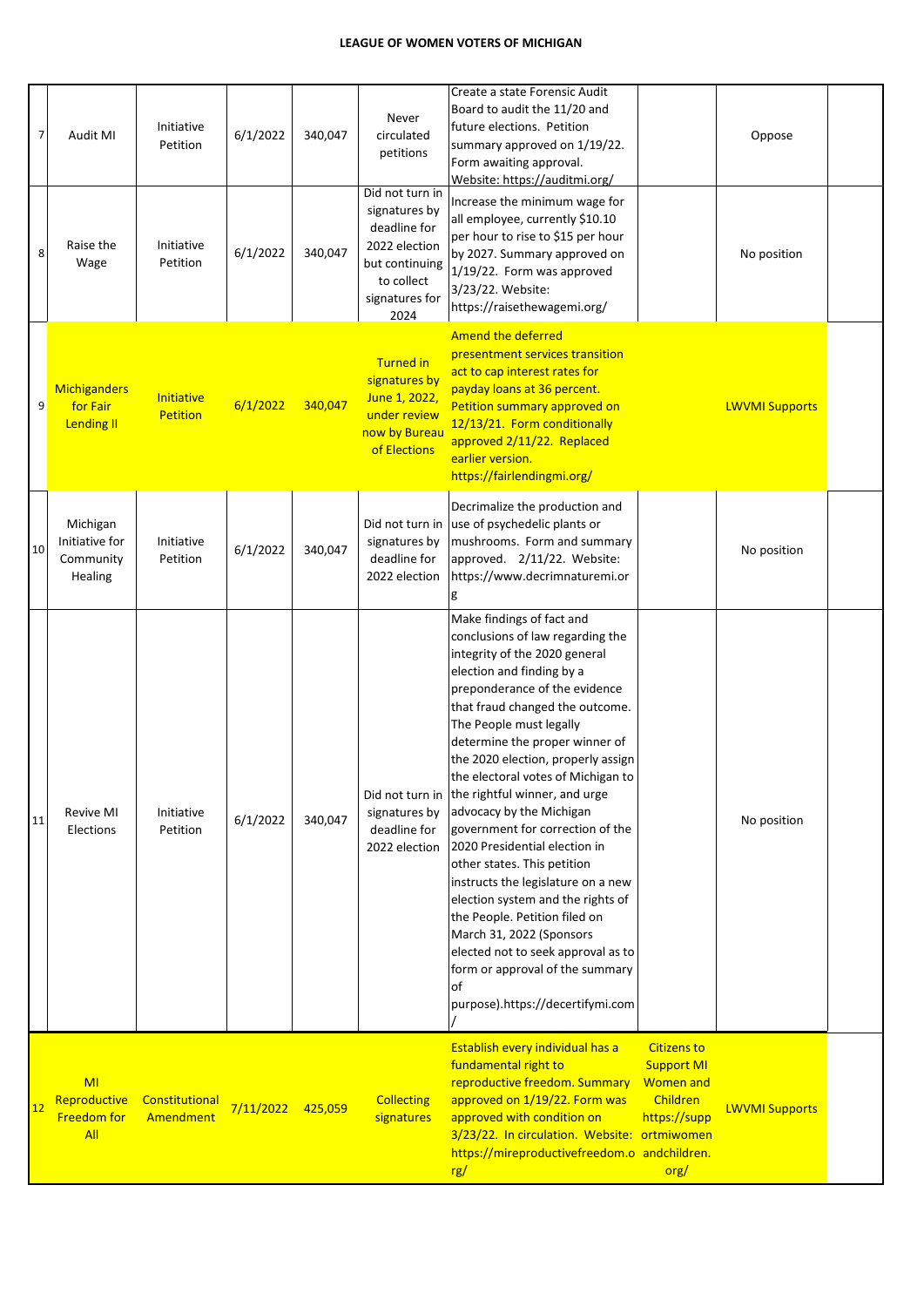| 13 | MI Right to<br>Vote (A)                            | Constitutional<br>Amendment | 7/11/2022 | 425,059 | Collecting<br>signatures for<br>2024 ballot | Amend the initiative and<br>constitutional amendment<br>process, gives 2 years for<br>signatures, bans use of<br>appropriation to block<br>referendum. Summary and form<br>approved 2/11/22. In circulation.<br>Website:<br>https://mirighttovote.com/                                                                                                                                                                                                 | Under<br>Consideration                                     |  |
|----|----------------------------------------------------|-----------------------------|-----------|---------|---------------------------------------------|--------------------------------------------------------------------------------------------------------------------------------------------------------------------------------------------------------------------------------------------------------------------------------------------------------------------------------------------------------------------------------------------------------------------------------------------------------|------------------------------------------------------------|--|
| 14 | MI Right to<br>Vote (B)                            | Constitutional<br>Amendment | 7/11/2022 | 425,059 | Collecting<br>signatures for<br>2024 ballot | Amend MI Election Law to assure<br>right to vote, stipulates social<br>security number and driver's<br>license numbers can't be used,<br>assures drop boxes. Summary<br>and form approved 2/11/22. In<br>circulation. Website:<br>https://mirightovote.com                                                                                                                                                                                             | Under<br>Consideration                                     |  |
| 15 | <b>Promote the</b><br><b>Vote 2022</b>             | Constitutional<br>Amendment | 7/11/2022 | 425,059 | <b>Collecting</b><br>signatures             | <b>Amend MI Election Laws to</b><br>assure right to vote, includes<br>early voting, absentee ballot, and<br>drop boxes provisions. Form &<br>summary approved 2/11/22. In<br>circulation. Website:<br>https://promotethevote2022.co<br>m                                                                                                                                                                                                               | <b>LWVMI Supports</b>                                      |  |
| 16 | Voters for<br>Change                               | Constitutional<br>Amendment | 7/11/2022 | 425,059 | Not collecting<br>signatures                | Puts rank choice voting in the MI<br>Constitution. Awaiting approval<br>of form and summary. Website:<br>https://www.rankmivote.org/                                                                                                                                                                                                                                                                                                                   | NOT moving<br>forward                                      |  |
|    | <b>Voters for</b><br>Transparency<br>& Term Limits | Constitutional<br>Amendment | 7/11/2022 | 425,059 | on ballot for<br><b>November</b><br>2022    | Allow a total of 12 years in any<br>configuration in the House &<br>Senate. Also, requires the<br>disclosure of certain income by<br>Legislature, Governor, and<br>Legislators put others. Board of Canvassers<br>approved form and summary<br>3.23.22. On 5/10/22 the MI<br>House and Senate voted to put<br>the proposal on the November<br>ballot. Signatures are not<br>needed.<br>Website:https://www.votersfortr<br>ansparencyandtermlimits.com/ | <b>LWVMI Supports</b>                                      |  |
| 18 | Voters for<br>Change                               | Constitutional<br>Amendment | 7/11/2022 | 425,059 | <b>Not Collecting</b><br>Signatures         | Puts rank choice voting in the MI<br>Constitution. Awaiting approval<br>of form and summary. Website:<br>https://www.rankmivote.org/                                                                                                                                                                                                                                                                                                                   | NOT moving<br>forward                                      |  |
|    | 19 Ranked Choice                                   | Constitutional<br>Amendment | 7/11/2022 | 425,059 | Not Collecting<br>Signatures                | Puts rank choice voting in the MI<br>Constitution. Awaiting approval<br>of form and summary. Website:<br>https://www.rankmivote.org/                                                                                                                                                                                                                                                                                                                   | NOT moving<br>forward                                      |  |
| 20 | Patriot Party                                      | New political<br>party      | 7/21/2022 | 42,506  |                                             | Organize a new state political<br>party and place the names of the<br>candidates of the Patriot Party on<br>Unkown status the ballot at 11/8/22 general<br>election.https://ballotpedia.org/<br>Ballot_access_requirements_for_<br>political_parties_in_Michigan                                                                                                                                                                                       | No vote in<br>Legislature or by<br>people -<br>MCL 168.685 |  |